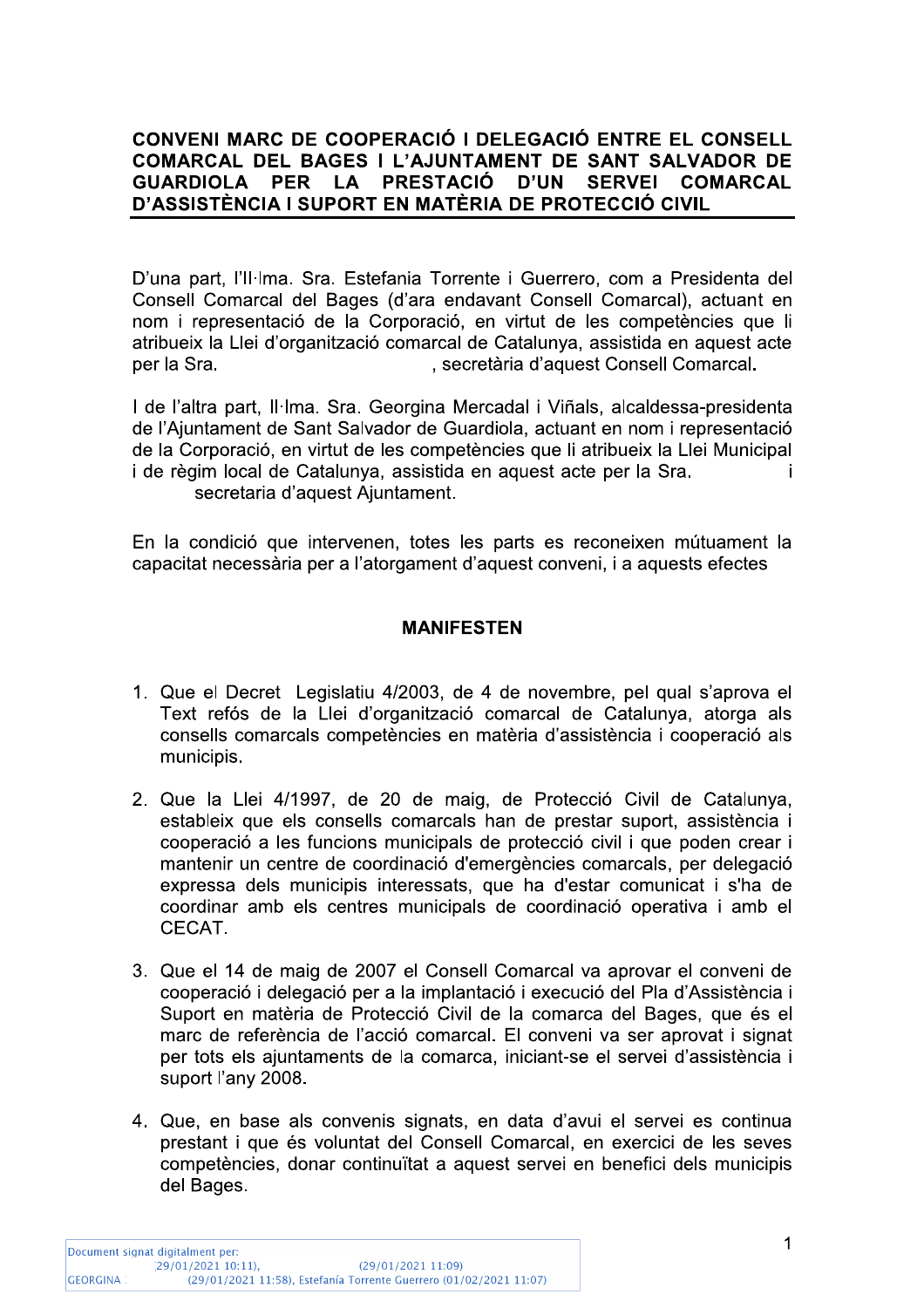- 5. Que el servei inclou el suport i assistència tant en els àmbits de la planificació i prevenció (redacció, informe i implantació de plans de protecció civil, organització de simulacres, formació...) com en l'emergència (suport en nevades, incendis forestals, inundacions, malalties infeccioses...) i en la rehabilitació (retorn a la normalitat).
- 6. Que en cap cas el servei d'assistència i suport comarcal pot substituir l'autoritat que la llei de protecció civil atorga a l'alcalde en el seu àmbit municipal, ni el pot eximir de les seves responsabilitats.
- 7. Que l'Ajuntament de Sant Salvador de Guardiola requereix d'assistència i suport en matèria de protecció civil i està interessat en que el Consell Comarcal li presti aquest servei.
- 8. Que d'acord amb l'article 11 de la Llei 40/2015, d'1 d'octubre, de règim jurídic del sector públic, s'estableix que la realització d'activitats de caràcter material o tècnic de la competència dels òrgans administratius o de les entitats de dret públic es pot encarregar a altres òrgans o entitats de dret públic de la mateixa Administració o d'una altra, sempre que entre les seves competències estiguin aquestes activitats, per raons d'eficàcia o quan no es posseeixin els mitjans tècnics idonis per exercir-les, havent de formalitzar aquest encàrrec mitjançant la signatura del conveni corresponent entre elles.
- 9. Que l'encàrrec de gestió no suposa la cessió de la titularitat de la competència ni dels elements substantius del seu exercici, i és responsabilitat de l'òrgan o entitat que l'encarrega dictar tots els actes o resolucions de caràcter jurídic que donin suport o en els quals s'integri l'activitat material concreta objecte d'encàrrec.
- 10. Que l'article 25.2.f) de la Llei 7/85, de 2 d'abril, reguladora de Bases de règim local atorga als municipis competències en els termes previstos per la legislació estatal o autonòmica en matèria de protecció civil.
- 11. Que l'article 25.1 c) del Decret Legislatiu 4/2003, de 4 de novembre, pel qual s'aprova el Text refós de la Llei de l'organització comarcal de Catalunya assigna als Consells Comarcals les competències que li deleguin o li encarreguin la seva gestió els municipis.
- 12. Que els articles 47 i 48 de la Llei 40/2015, d'1 d'octubre, de Règim Jurídic del Sector Públic, atorga potestats a les administracions públiques per formalitzar entre elles convenis interadministratius, fixant l'article 49 el seu contingut.
- 13. Que es requereix l'aprovació d'un nou conveni que s'adequi a la Llei 40/2015, d'1 d'octubre, de Règim Jurídic del Sector Públic, a la nova realitat territorial de la comarca i a la realitat funcional dels servei, i que incorpori totes les seves despeses, així com un repartiment més equilibrat de les mateixes entre els municipis beneficiaris.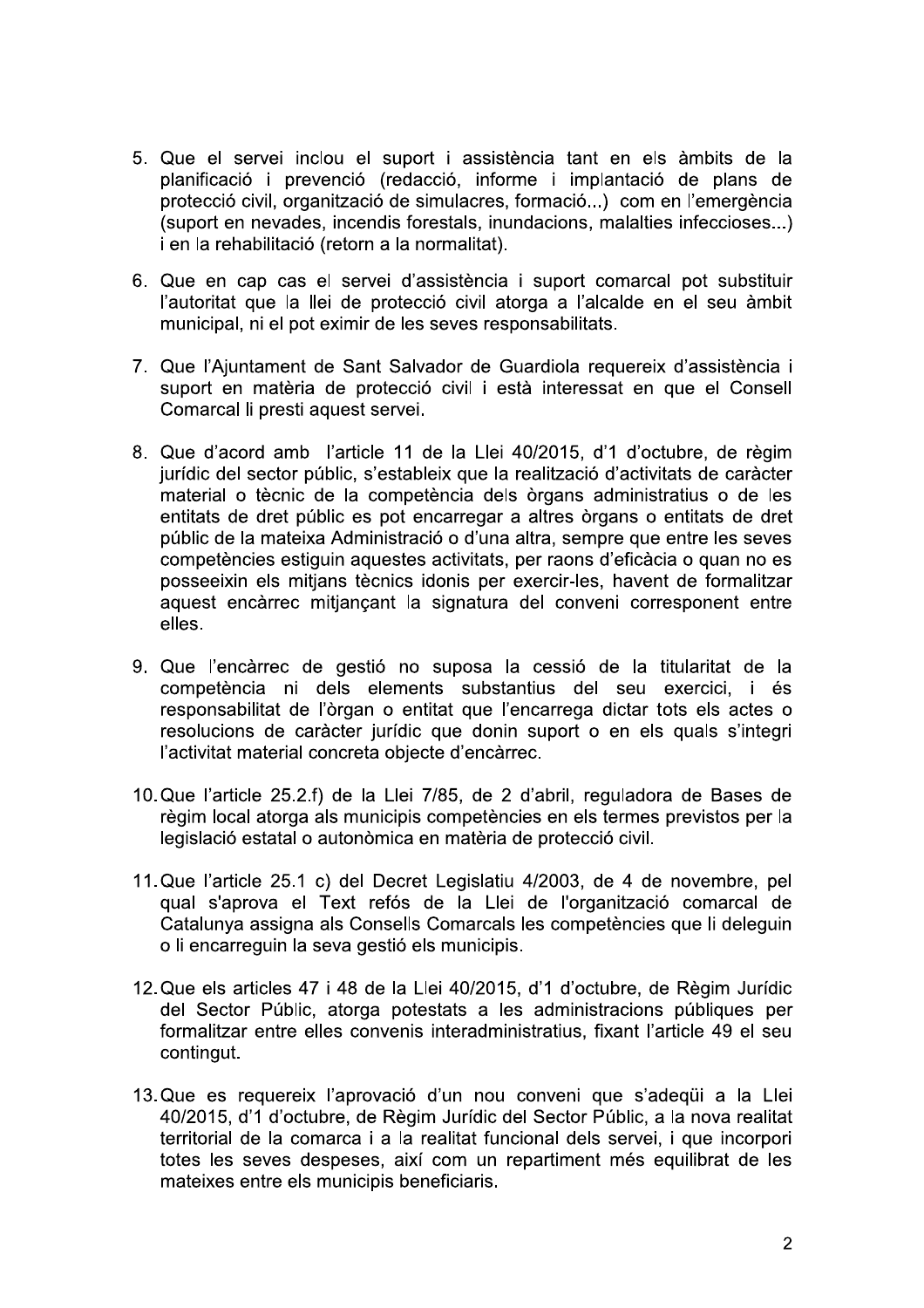És per tot això que acorden subscriure aquest conveni de col·laboració, en el marc establert a la Llei 40/2015, d'1 d'octubre, de règim jurídic del sector públic i la Llei 39/2015, d'1 d'octubre, del procediment administratiu comú de les administracions públiques segons els següents:

# **PACTES**

### **Primer. Objecte**

L'objecte del conveni és la prestació d'un servei d'assistència i suport en matèria de protecció civil per part del Consell Comarcal del Bages (d'ara en endavant Consell Comarcal) a l'Ajuntament de Sant Salvador de Guardiola (d'ara en endavant Ajuntament) i la delegació de l'Ajuntament per la creació i manteniment d'un Centre de Coordinació d'Emergències Comarcal (CCEC).

La finalitat és establir una organització logística de suport, assistència i cooperació comarcal a les funcions municipals de protecció civil - tant en la planificació i prevenció com en l'emergència i en la rehabilitació - per a la consecució de les finalitats bàsiques que estableix l'article 3 de la Llei de Protecció Civil de Catalunya:

- a) La previsió dels riscs greus, entesa com a anàlisi objectiva d'aquests i llur localització en el territori.
- b) La prevenció, entesa com el conjunt d'actuacions encaminades tant a la disminució dels riscs com a llur detecció immediata, mitjançant la vigilància.
- c) La planificació de les respostes davant les situacions de greu risc col·lectiu i les emergències, i també l'estructura de coordinació, les comunicacions, el comandament i el control dels diferents organismes i entitats que actuen en aquestes respostes.
- d) La intervenció per a anul·lar les causes i pal·liar, corregir i minimitzar els efectes de les catàstrofes i les calamitats públiques.
- e) El restabliment dels serveis essencials i la confecció de plans de recuperació de la normalitat, en els termes establerts per aquesta Llei.
- f) La preparació adequada de les persones que pertanyen als grups d'intervenció.
- g) La informació i la formació de les persones i els col·lectius que puguin ésser afectats per riscs, catàstrofes i calamitats públiques.

### Segon. Obligacions de les parts

El Consell Comarcal del Bages és l'organisme responsable de prestar el servei d'assistència i suport a l'Ajuntament en matèria de protecció civil. A tal efecte, s'obliga a:

a) Disposar del personal tècnic necessari pel funcionament del servei i dotar-lo de la infraestructura de treball necessària, posant a la seva disposició les instal·lacions i recursos del Consell Comarcal.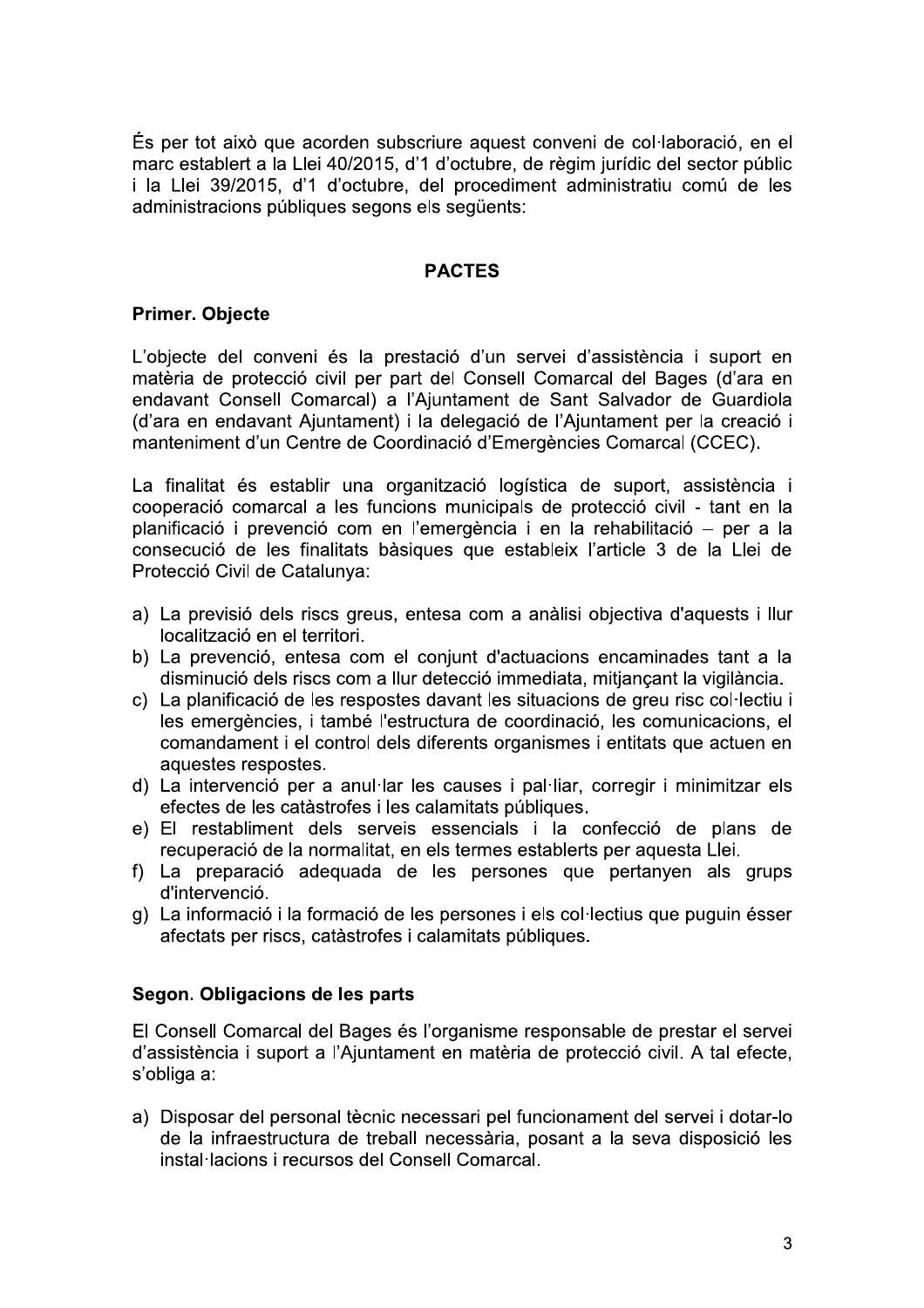- b) Revisar i actualitzar el Pla d'Assistència i Suport en matèria de Protecció Civil de la comarca del Bages.
- c) Cercar ajudes i cooperació d'altres organismes per a l'adquisició de material i realització d'actuacions vinculades al servei.

L'assistència del Consell a l'Ajuntament comprèn les sequents funcions generals:

- a) Elaboració i manteniment del Document Únic de Protecció Civil Municipal (DUPROCIM) i suport en la seva homologació, revisió i actualització.
- b) Assistència en l'elaboració de protocols i altres documents de planificació i prevenció de protecció civil.
- c) Suport en la creació d'una estructura municipal de protecció civil per fer front a situacions de risc en l'àmbit de protecció civil al municipi.
- d) Formació en relació amb les funcions i responsabilitats en matèria de protecció civil municipals.
- e) Promoció i suport en l'organització de reunions de coordinació i simulacres d'emergència municipals per garantir una correcta implantació dels plans de protecció civil municipals.
- f) Promoció i suport en l'organització de simulacres d'emergència en centres docents, escoles bressol...
- g) Manteniment de l'inventari de recursos comarcals a disposició en cas d'emergències.
- h) Manteniment de les bases de dades d'elements vulnerables i recursos municipals.
- i) Elaboració d'informes d'avaluació tècnica i informes d'al·legacions de plans d'autoprotecció per delegació municipal, d'acord amb l'establert en el Decret 30/2015, de 3 de març, pel qual s'aprova el catàleg d'activitats i centres obligats a adoptar mesures d'autoprotecció i es fixa el contingut d'aquestes mesures.
- j) Creació i manteniment d'un fons comarcal de recursos.
- k) Organització de cursos i jornades.
- I) Assistència i suport en situacions d'emergència i en la rehabilitació postemergència.
- m) Creació i manteniment del Centre de Coordinació d'Emergències Comarcal del Bages (CCEC).
- n) Assessorament i suport general en l'àmbit de protecció civil.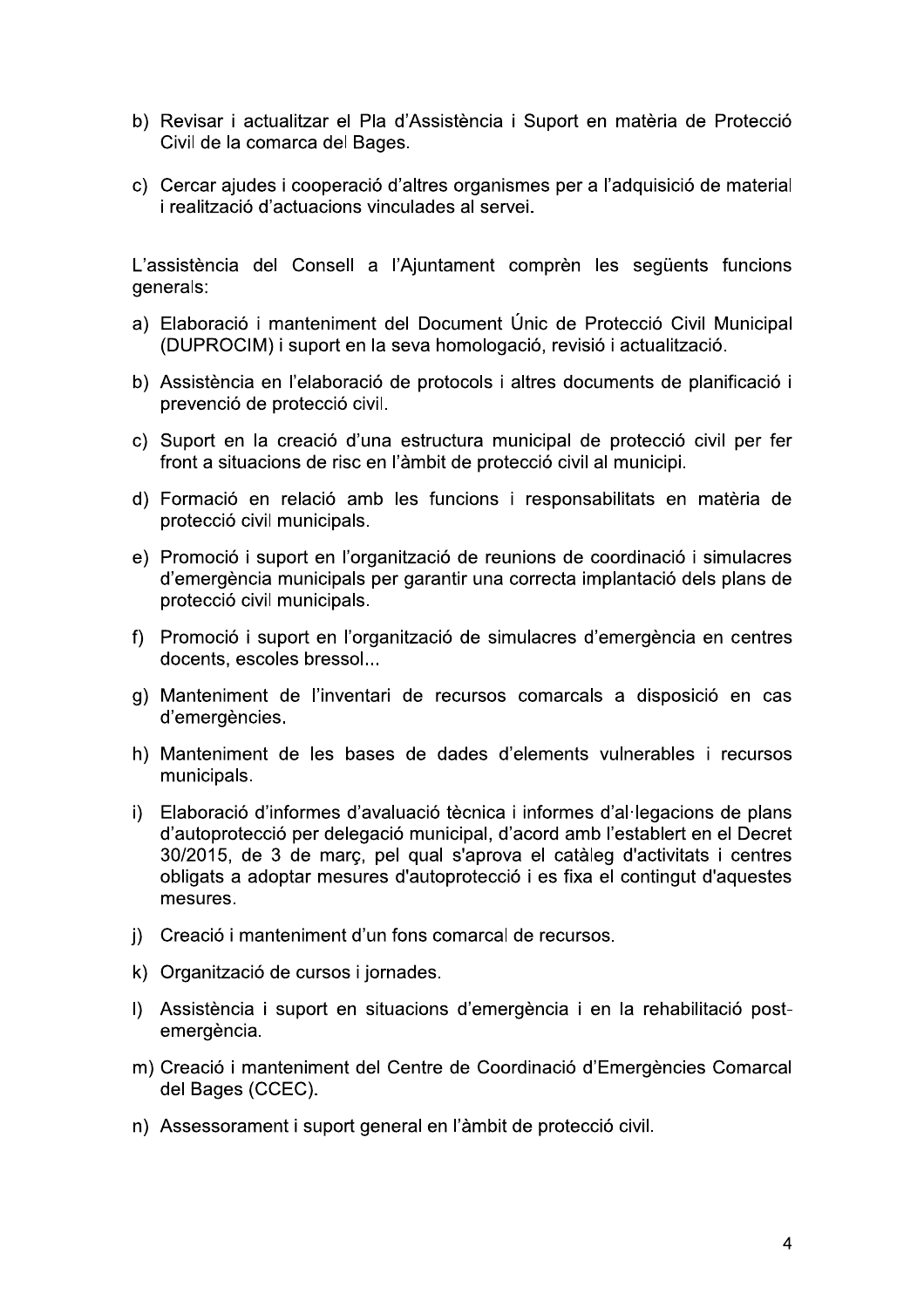L'Ajuntament s'obliga a:

- a) Finançar les despeses del servei, d'acord amb el pacte tercer.
- b) Designar un o varis responsables en matèria de protecció civil municipal, que seran les persones de referència pel personal del servei comarcal.
- c) Aportar la informació disponible necessària per a la prestació del servei al Consell Comarcal.
- d) Autoritzar al Consell Comarcal perquè obtingui la informació i la cooperació d'altres administracions públiques i ens per al correcte desenvolupament de les funcions enumerades en el pacte segon, incloses les dades personals que es requereixi.

# Tercer. Règim econòmic

Els ajuntaments beneficiaris del servei en finançaran les seves despeses, que inclouen els costos de personal, dietes i desplaçaments, equips informàtics, formació, direcció i suport de personal, infraestructura del Consell Comarcal i despeses diverses:

| <b>Concepte</b>                                 | <b>Pressupost 2021</b> |
|-------------------------------------------------|------------------------|
| Tècnic/a de protecció civil                     | 46.054,83€             |
| Dietes i desplaçaments                          | 700,00 €               |
| Formació                                        | 150,00 €               |
| Equips informàtics                              | 500,00€                |
| Despeses diverses                               | $1.000,00 \in$         |
| Direcció i suport Àrea Territori i Medi Ambient | 5.620,37 €             |
| Infraestructura Consell Comarcal                | 4.000,00 €             |
| <b>TOTAL</b>                                    | 58.025,20€             |

El repartiment de la despeses entre els ajuntaments es realitza considerant el nombre d'habitants (ponderat en un 60%) i els riscs que els poden afectar segons planificació obligatòria i recomanada (ponderat en un 40%), d'acord amb l'annex 1.

En el següent quadre es detalla l'import a finançar per l'Ajuntament a l'anualitat 2021:

|                               |                          |                         | <b>Riscs</b> |                             |  |                     |                       |
|-------------------------------|--------------------------|-------------------------|--------------|-----------------------------|--|---------------------|-----------------------|
| Ajuntament                    | <b>Habitants</b><br>2019 | Import per<br>habitants | Obligats     | <b>Recomanats   Total  </b> |  | Import<br>per riscs | Import<br>total       |
| Sant Salvador<br>de Guardiola | 3.179                    | 1.093,96 €              |              |                             |  |                     | 781,11 €   1.875,07 € |

Pel què fa a la resta d'anys de vigència del conveni, incloent les possibles pròrrogues, el cost del servei corresponent s'actualitzarà successivament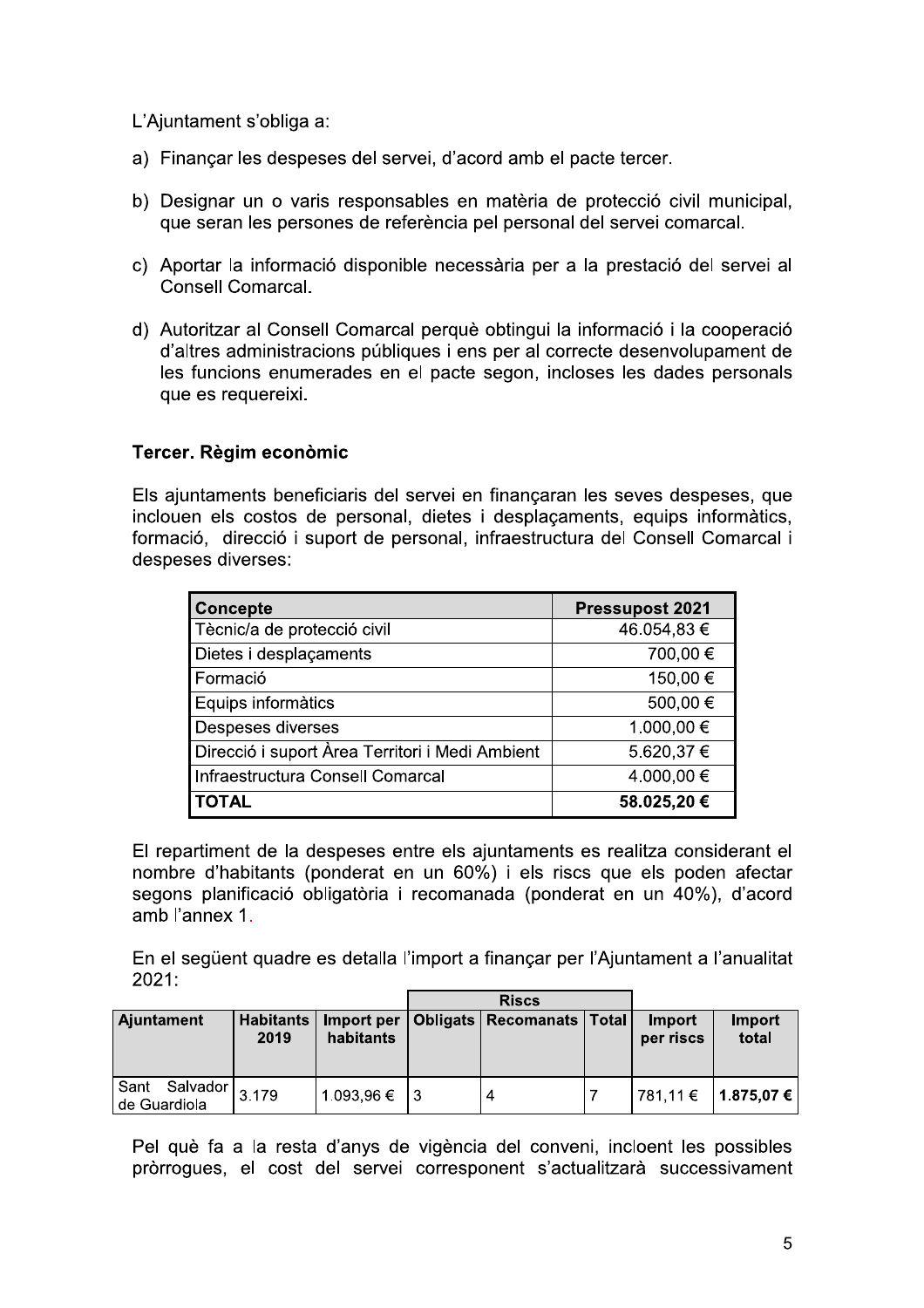d'acord amb la variació salarial prevista pels pressupostos generals de l'Estat corresponents a cada exercici.

L'aportació municipal es farà efectiva semestralment contra liquidació de la tresoreria comarcal, entenent que en la primera anualitat es liquidarà la part proporcional des de la data d'inici de la vigència del conveni. Les liquidacions seran anticipades, efectuant-se durant els mesos de febrer i juliol.

# Quart. Vigència

Aquest conveni entra en vigor en el moment de la seva signatura i estén els seus efectes des de 1 de juny de 2021 fins el 31 de maig de 2025.

El conveni pot ser objecte de dues pròrroques d'una durada de dos anys cadascuna mitjançant acord exprés de les parts.

### Cinquè. Protecció de dades

Les parts s'obliguen al compliment de tot allò que estableix la Llei orgànica 3/2018, de 5 de de desembre, de protecció de dades personals i garantia dels drets digitals i el Reglament (UE) 2016/679 del Parlament Europeu i del Consell, de 27 d'abril de 2016, relatiu a la protecció de les persones físiques pel que fa al tractament de dades personals i a la lliure circulació d'aquestes dades i per la qual es deroga la Directiva 94/46/CE (Reglament general de protecció de dades).

Mitjançant la present clàusula s'habilita al Consell Comarcal del Bages (en endavant, encarregat del tractament) per tractar per compte dels Ajuntaments les dades de caràcter personal necessàries per a dur a terme la col·laboració objecte del present acord. El tractament consistirà en el «Registre», «Estructuració de dades», «Conservació de Dades», «Consulta de dades», «Utilització» i «Destrucció».

Per al compliment de l'objecte del present conveni l'ajuntament, com a responsable del tractament, posarà a disposició de l'encarregat del tractament dades de caràcter personal, dels quals és responsable, amb els únics i específics fins de la realització del conveni. El tractament es realitzarà sobre la següent informació:

a) Informació sobre diversos elements del territori (edificacions aïllades, equipaments, empreses de diversa tipologia, nuclis de població, polígons industrials,...) dels quals és necessari conèixer el seu mitjà de contacte per poder fer avisos en cas d'activació del Pla de Protecció Civil Municipal davant situacions de risc.

Sobre aquests elements es recull la següent informació:

- Nom  $\mathbf{r}$
- $\overline{a}$ Adreca
- Responsable/ persona de contacte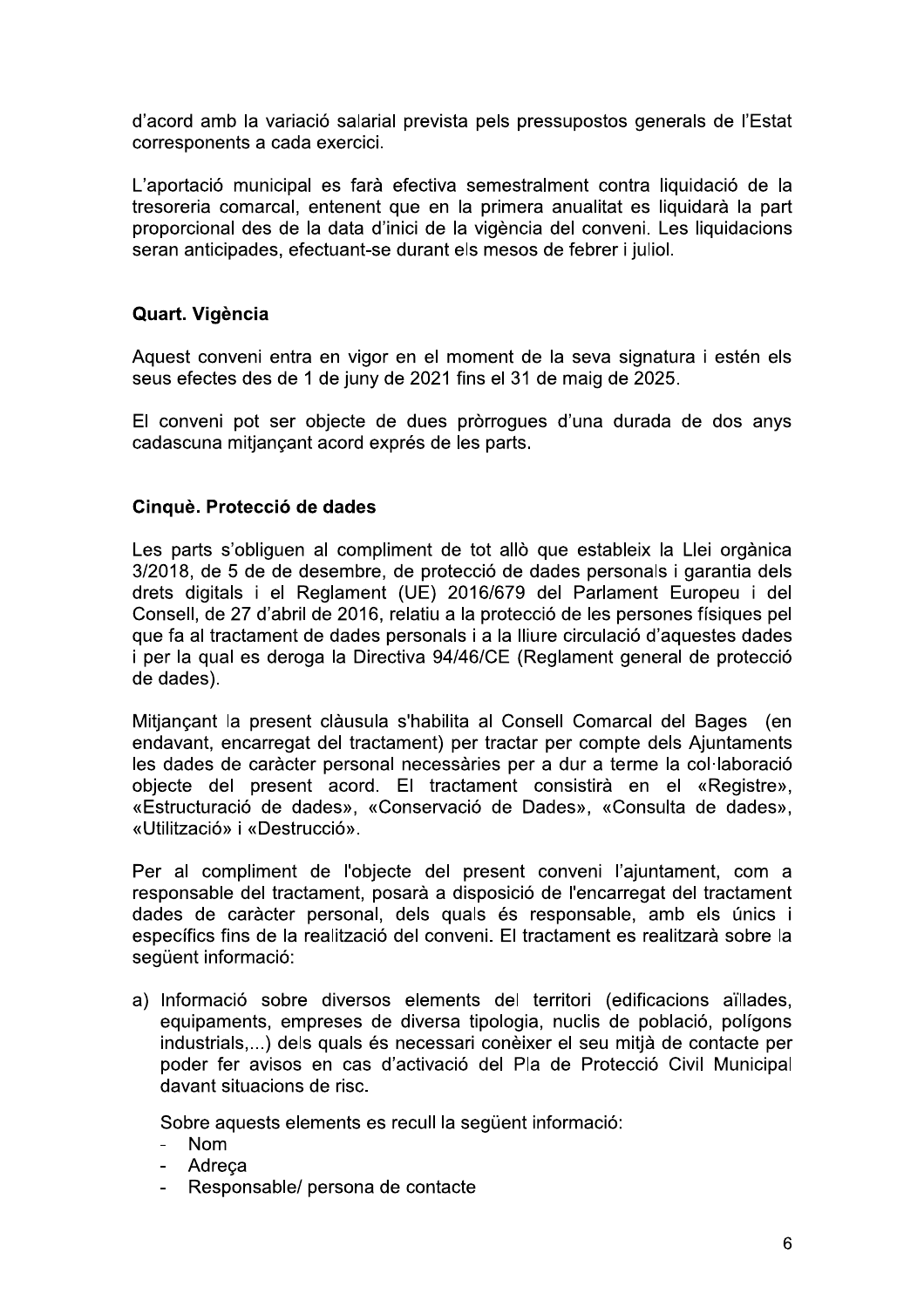- Telèfon/s
- Ocupació (nº de persones habituals o previstes)  $\overline{a}$
- Observacions: aspectes d'interès des del punt de vista de la gestió d'una emergència (si hi pot haver persones amb problemes de mobilitat, si hi ha algun dipòsit de GLP, característiques principals en cas que sigui un element destinat a acollida de persones...)
- b) Informació sobre persones que formen part del Comitè d'emergències municipal i de grups d'actuació municipals en cas d'activació del pla de protecció civil municipal.

Sobre aquests elements es recull la sequent informació:

- **Nom**
- Càrrec  $\overline{a}$
- Telèfon/s
- c) Informació sobre persones de contacte d'empreses i/o serveis que puquin esdevenir un recurs necessari davant l'activació d'un pla de protecció civil municipal. Sobre aquests elements es recull la següent informació:
	- **Nom**
	- Càrrec  $\sim$
	- $\overline{a}$ Telèfon/s

Les obligacions de l'encarregat del tractament i tot el seu personal s'estableixen a l'annex 2 d' aquest acord.

### Sisè. Comissió de seguiment

Es constituirà una comissió de sequiment formada per dos membres del Consell Comarcal i dos membres de l'Ajuntament amb la finalitat de fer el sequiment de l'execució del conveni i resoldre dubtes sobre la seva interpretació. Es reunirà prèvia convocatòria de qualsevol de les parts.

### Setè. Publicitat i Difusió

El conveni s'ha d'inscriure en el Registre de convenis de col·laboració i cooperació de la Generalitat, i s'ha de publicar al DOGC en un termini màxim de 15 dies hàbils des de la signatura. S'ha de donar publicitat de les aportacions efectuades d'acord amb el que preveu la llei 19/2014, de 29 de desembre, de transparència, accés a la informació pública i bon govern. La tramesa al Registre Públic de Convenis la realitzarà el Consell Comarcal del Bages i això ho comunicarà a l'ajuntament.

### Vuitè. Renúncia

En cas que durant el període de vigència qualsevol de les parts vulgui renunciar als objectius d'aquest conveni podrà fer-ho mitjançant un escrit adrecat a l'altra part signatària, que, en el termini màxim de dos mesos,